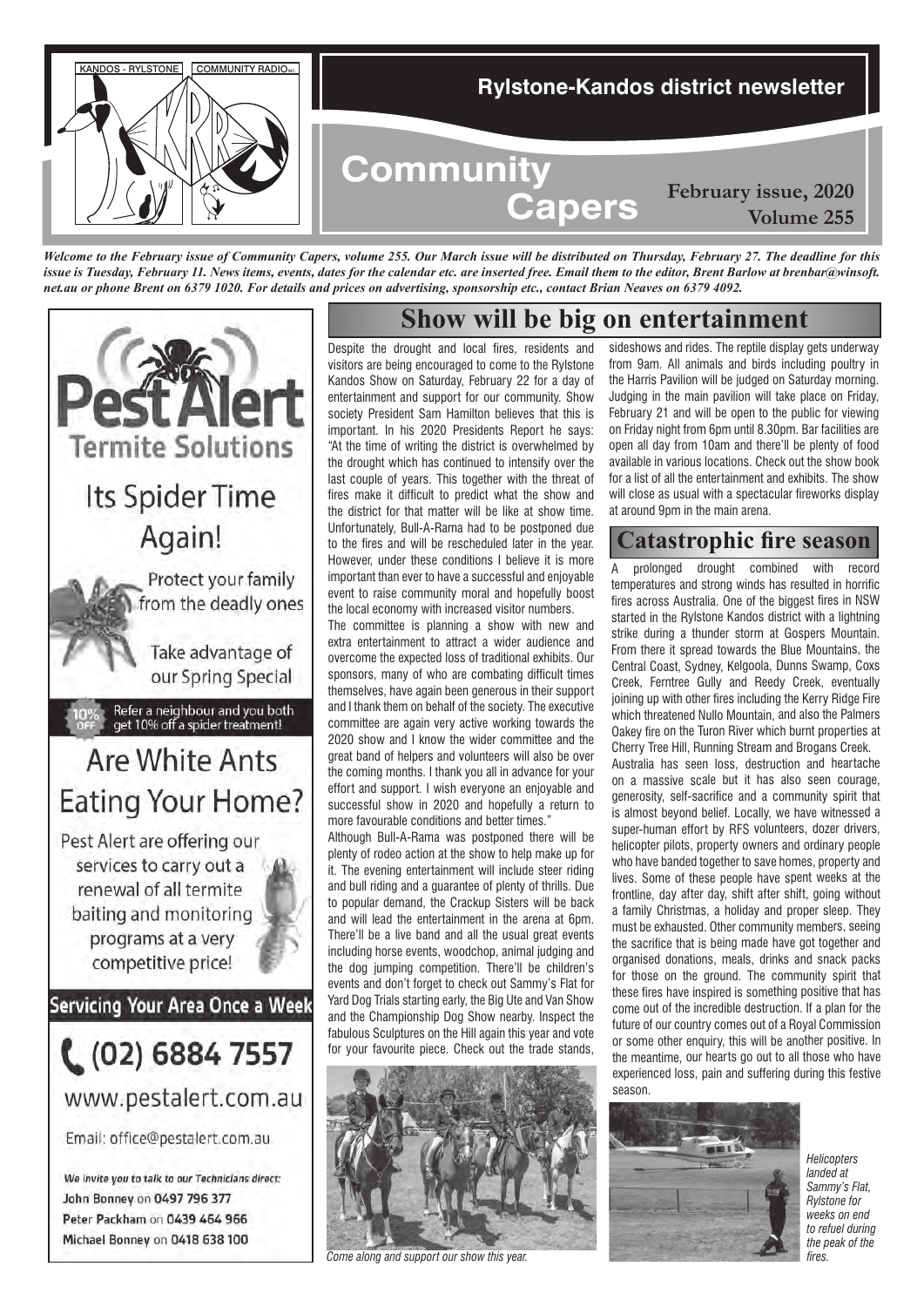# **Capers info**

*Community Capers is published by Kandos Rylstone Community Radio Inc. (KRR) at PO Box 99, Kandos NSW 2848. Funding has also been provided by the Mid-Western Regional Council and we acknowledge their support. Thank-you also to businesses and individuals across the region who have placed advertising or sponsored pages. Our publication could not continue without your support. Thank you everyone.* 

*Community Capers is a publication where community groups and other organisations can list their meeting times, events, dates* 

*and venues. Please send all information to the editor, Brent Barlow, 38 Mudgee Street, Rylstone, NSW 2849, or email him at brenbar@winsoft.net.au or phone him on 6379 1020. If meeting times or dates etc. change, please contact Brent as soon as possible with corrections. Advertising space is limited but we do require advertising support to fund our newsletter. Usually it's on a "first in, best dressed" basis. If you wish to advertise or sponsor a page, please contact Brian Neaves on 6379 4092.*

# **KHS Captains for 2020**

Towards the end of school term last year, eight Year 5 students nominated for the role of School Captains for 2020. The students delivered their speeches in front of students, staff and parents at a special assembly on Friday, November 29. They all delivered terrific speeches and after the assembly, students and staff were given the opportunity to vote. Results are as follows: Captains – Ryley

Sack and Emily Gallaher, Vice-Captains – Eleanor Vidler and Brandi Wilkinson. House Captains: Lloyd – Connor Pendlebury and Mia Waterton, Coomber – Kaysi Mundey and Mia Reddish, Dabee – Amia Jupp and Chelsea Ford. Congratulations to these student leaders for 2020. Congratulations also to the 2019 Dux of the year Willow Connellan for a fabulous academic effort.



*Pic KPSCapAllGroups1: KHS Captains for 2020 - Front Row L-R Eleanor Vidler KHS Captains for 2020 - Front Row L-R Eleanor Vidler (vice-captain), Emily Gallaher (vice-captain), Emily Gallaher (captain), Ryley Sack (captain) and Brandi Wilkinson (captain), Ryley Sack (captain) and Brandi Wilkinson (vice-captain). Back row - (vice-captain). Back row - House Captains L-R Amia Jupp, Chelsea Ford, Mia House Captains L-R Amia Jupp, Chelsea Ford, Mia Reddish, Kaysi Mundey, Reddish, Kaysi Mundey, Mia Waterton and Connor Pendlebury. Mia Waterton and Connor Pendlebury.*



## **Rylstone CWA**

*KHS Dux for 2019 – Willow Connellan.*

Rylstone CWA combined their December meeting with their Christmas party. Congratulations to Val Warwick, Wendy Rathbone and Margaret Richens who were presented with their membership badges during this special occasion.



*Margaret Baxter presenting CWA membership badges to Val Warwick, Wendy Rathbone and Margaret Richens.*

#### **Cake shared by winner**

Rylstone Cake and Sugar Artists' Christmas Cake Raffle was won by Mellissa Shumack. Congratulations to Mellissa who kindly shared the prize with local fire fighters and volunteers. The group thanks everyone for their support. Donations from the raffle will go to Rylstone and District volunteer fire fighters, the Community Charity Shop in Kandos and the Koala Hospital in Port Macquarie.

#### **Meals on Wheels**

Rylstone Kandos District Meals on Wheels (RKMOW) supplies frozen meals to anyone who is frail, aged or a younger person with a disability and their Carers. You can contact RKMOW on 6379 1519 or call into the office at HealthOne Ilford Road, Rylstone. Office hours are Monday to Thursday - 9am to 4pm and Friday - 9am to 1pm.

## **StreetFeast donation**

In appreciation for the Community Charity Shop's support in previous years, Rylstone StreetFeast turned the tables and made a substantial donation to them this year. In a surprise presentation on KRR 98.7FM during Morning Magazine, StreetFeast President Peter Monaghan presented Charity Shop representatives Colleen Yates and Laurie Jardine with a cheque for \$1000 for their building fund. Peter said StreetFeast members couldn't imagine a more worthy recipient than this group of volunteers who have themselves donated so much money to groups and individuals across the region. Both Colleen and Laurie were suitably surprised and delighted with the donation. They thanked Peter and the StreetFeast committee for the wonderful donation and said all the Charity Shop volunteers would be extremely grateful.



*Peter Monaghan presenting a cheque to Charity Shop volunteers Colleen Yates and Laurie Jardine for the group's building fund.*

Rylstone Ag Supplies 74 Louee St Rylstone **Livestock – Animal Health For Cattle Sheep Horses Poultry Dogs & Cats Chemicals & Fertilizer Fencing & Farm Gates and Fencing Accessories Water Tanks & Pumps and STIHL** CHAINSAWS PH 6379 1406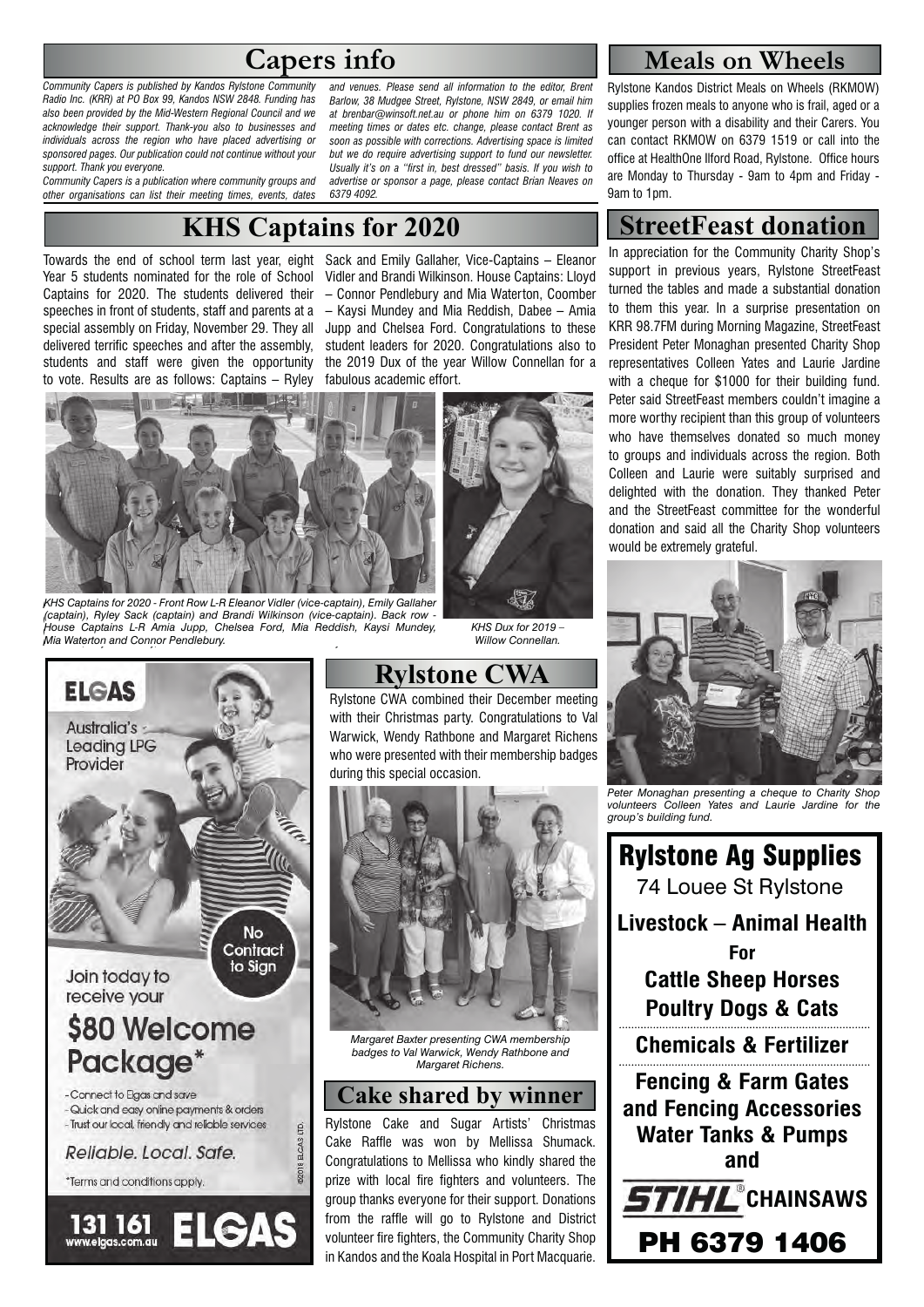# **School's Christmas cards**



*Bathurst MP Paul Toole with RPS Christmas card designers from left: Chloe Spittles, Teegan Reynolds, Sophie Suttor, Lily Kane, Brienna Fuller and Janine Maw.*

Bathurst MP Paul Toole visited Rylstone Public School before Christmas to congratulate the winners of his annual Design a Christmas Card Competition. This year's theme was "Christmas in your Backyard". Sophie Suttor and Lily Kane were judged the winners, but Mr Toole said he also wanted to recognise the efforts of Chloe Spittles. Teegan Reynolds, Brienna Fuller and Janine Maw who received participation certificates.

"Congratulations to them all. Lily's entry featured an emu and barbecue and really did depict an Aussie Christmas in your backyard. Sophie's effort was also a great job and included a BBQ, cricket stumps and bat, a pig on a spit, and a Christmas tree and

#### **Christmas competition**

The Charity Shop's Christmas Decoration Competition had judges smiling with delight in December. Winners and runners up received nice cash prizes. Results are as follows: Best Dressed Christmas Character –

### **Let it Rain**

Rotary's Christmas Carnival held at the Rylstone Showground featured a rain dance by local Fire Brigade members and volunteers along with some very enthusiastic kids. Everyone was hoping it would bring some much-needed rain, but unfortunately the rain-dance fairies were tied up that day. It was however, a fun event and gave everyone watching a bit of light relief and entertainment. During the day, Santa and his trusty reindeer/dog called in with lots of sweets for the kids (and a few adults too). It was a nice day and much enjoyed by everyone.



*Kick up those boots and bring on the rain at Rotary's Christmas party*

*The* **RYLSTONE CLUB Your Friendly Club**



**Friday 21st February** *Fresh seafood straight from Sydney markets. Bookings not required Limited quantities available* **For up to date information check us out on Facebook Phone 6379 1109 for Bookings**

1st Jorta Griffiths, 2nd Connor Pendeberry and 3rd Olivia Ashford. House and Garden – 1st N & E Norris, 2nd Ivan Crean, 3rd Kathy Shipp. Inflatables/Unique Creations – 1st Hood-Castle, 2nd Kandos Police House, 3rd Alison Oldfield. Shop Front/Business – 1st Kandos Motel, 2nd Main Street Mechanical, 3rd St Vincent de Paul. Tree Exterior – J Bailey. Christmas Interior through Window, Hood-Castle. Combined Houses – Evans/ Murray. Congratulations to all the entrants for some great displays.



*The Best Dressed Christmas Character was judged at the Charity Shop's Christmas party held at the Rotunda Park, Kandos on Thursday, December 19. Well done everyone for the fabulous costumes. It was a great party, well attended by residents with lots of food, live music and hospitality. A big thank you to the Charity Shop for this special Christmas treat.*

## **Charbon Lime reopens**

Global leader in lime and limestone solutions, Graymont announced in December that it was restarting the Charbon lime plant, located near Kandos in NSW. The company, which is headquartered in Canada, serves markets throughout North America and Asia Pacific. Graymont is also the strategic partner of Grupo Calidra, the largest lime producer in Latin America. The company says its decision to reopen the plant is in response to increased market demand.

"We plan to immediately restart some 70,000 tonnes of quicklime capacity and 50,000 tonnes of hydrated lime capacity at Charbon to meet increased market demand."

The resumption of operations at Charbon will create approximately 15 full-time jobs at the plant and a few more at the Excelsior quarry site, generating significant indirect economic spinoffs and employment opportunities for the benefit of the community. Graymont said the decision to restart the facility reflects the company's continued confidence in the dynamism and significant growth potential of the Asia-Pacific region. Stéphane Godin, CEO of Graymont said wherever the company operates they aim to be the preferred supplier, employer, and partner of choice.

 "The restart of Charbon further demonstrates both our capacity and our willingness to invest in order to enhance our position as a global industry leader." The family owned company has been in operation for over 70 years.

presents. It was fantastic to see that children from Years 5 and 6 at Rylstone Public School made the effort to put their entries in this year's competition," Mr Toole said.

### **Bridge named**

At their December 11 meeting, Mid-Western Regional Council formally approved the name of John Hawkins Bridge for the bridge over the Cudgegong River in Rylstone. The new name was expected to be gazetted in the 20/12/19 Government Gazette and signs will be installed as soon as possible pending budget and staff availability.

During the public consultation period for the naming of this bridge, Council received several submissions in relation to another worthy Rylstone resident, Bill Staff. A motion to name one of the nearby public reserves in honour of Mr Staff was carried at the meeting and Council staff will begin the naming process in February. The first step will be to decide on the site of the prospective Bill Staff Park. There are two public reserves located near the newly named bridge that may be named. The first is located on Lot 7300 DP 1140929, which is found between the Cudgegong River and Tong Bong Road south west of the bridge. The second is located over Lots 7013 & 7014 DP 1023898 and Lots 9 & 10 Section 2B DP 758891, which are found between the Cudgegong River and Louee Street north east and south east of the bridge.

Council would like to hear from the public with regards to their choice of public reserve to be named in honour of Bill Staff, or would like to know if another location would be preferred. Please send submissions nominating a preferred location, in writing, to the General Manager, Mid-Western Regional Council, PO Box 156 MUDGEE NSW 2850. Submissions can also be emailed to Council@Midwestern.nsw.gov.au Submissions will be accepted until Friday, February 21, 2020. Should anyone have any queries or wish to discuss this matter please contact Council's Revenue and Property Department on 63782850 or 1300 765002.